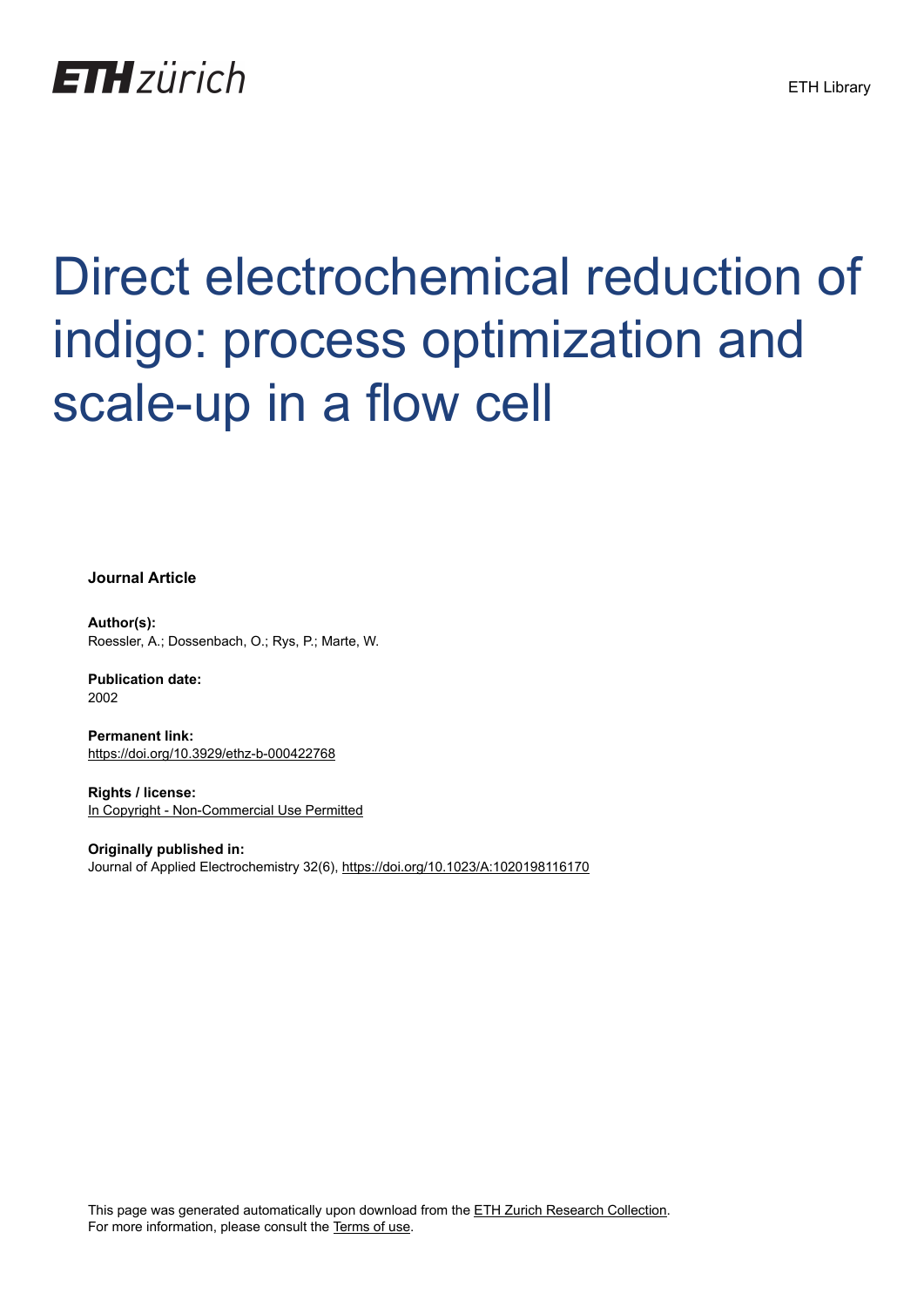

# Direct electrochemical reduction of indigo: process optimization and scale-up in a flow cell

A. ROESSLER<sup>1</sup>, O. DOSSENBACH<sup>1\*</sup>, W. MARTE<sup>2</sup> and P. RYS<sup>1</sup>

<sup>1</sup>Laboratory of Chemical Engineering and Technology, Swiss Federal Institute of Technology (ETH), CH-8093 Zurich, Switzerland

 $^{2}$ Tex-A-Tec AG, Anlagen und Prozesstechnik, Industriegebiet Färch, CH-9630 Wattwil, Switzerland (\*author for correspondence, fax:  $+41$  1 632 10 74, e-mail: dossenbach@tech.chem.ethz.ch)

Received 16 January 2002; accepted in revised form 24 April 2002

Key words: electrochemical reduction, indigo, indigo radical, leuco indigo, vat dyes

## Abstract

Reducing agents required in the dyeing process for vat and sulfur dyes cannot be recycled, and lead to problematic waste products. Therefore, modern economical and ecological requirements are not fulfilled. The industrial feasibility of the direct electrochemical reduction of indigo as a novel method has been determined and a preliminary optimization of electrolytic conditions was performed using a laboratory-scale flow-cell system. The role of current density, pH, temperature and the rate of mass transport are discussed. The influence of particle size reduction by the application of ultrasound is critically considered.

#### 1. Introduction

Vat dyes, such as indigo, are traditionally used to dye cellulosic fibres as they show excellent colour fastness. Until now in most industrial processes vat dyes are chemically reduced by sodium dithionite. This procedure is necessary to attain a water soluble form of the dyestuff, the so called leuco dye with an affinity to the cellulosic fibre. After diffusion into the fibre it will remain fixed there after having been oxidized back to the water-insoluble form. This process produces large amounts of sodium sulphate and sulphite as byproducts which increase the costs for waste water treatment in the corresponding textile plants. Hence, the need to develop and use ecofriendly alternatives is becoming very important. Investigations were focused on the replacement of sodium dithionite by an organic reducing agent (i.e., a-hydroxyketones [1, 2]) of which the oxidation products are biodegradable [3], or the use of ultrasound to accelerate the vatting procedure and increase the conversion [4, 5].

Electrochemistry would be an elegant way to reduce dye molecules, because it minimizes the consumption of chemicals, but indigo present in an aqueous suspension cannot be reduced electrochemically under these conditions. Therefore, an electrochemical reduction process employing a redox mediator (complexes of iron with triethanolamine or gluconic acid) has been developed [6– 9]. However, the mediator is expensive, in case of triethanolamine as complexing agent toxicologically not completely harmless, and the specific reactor performance is low. A novel route for the environmentally friendly

production of water soluble indigo which is also based on electrochemical reduction has been described recently [10–12]. The invention relates to a method for the direct electrochemical reduction of vat and sulfur dyes in aqueous solutions which does not require a soluble reducing agent, nor the permanent presence of a redox mediator. The process is based on a reaction mechanism in which a radical anion is formed in a comproportionation reaction between the dye and the leuco dye and a subsequent electrochemical reduction of this radical. To start the process an initial amount of the leuco dye has to be generated by a conventional reaction, that is, by adding a small amount of a soluble reducing agent. However, once the reactions have set in, it is not needed anymore and the further process is self-sustaining. Scheme 1 illustrates schematically the mechanism of the direct reduction.

Conventional H-cells were used in preliminary experiments. The results were then used as a guide in designing and operating the continuous flow cells. In the present work, direct electrochemical reduction has been studied in a divided flow cell to determine the industrial feasibility of the method and to optimize electrolytic conditions.

### 2. Experimental details

#### 2.1. Chemicals

All aqueous solutions were prepared with deionized water. Indigo was supplied from BASF, Ludwigshafen,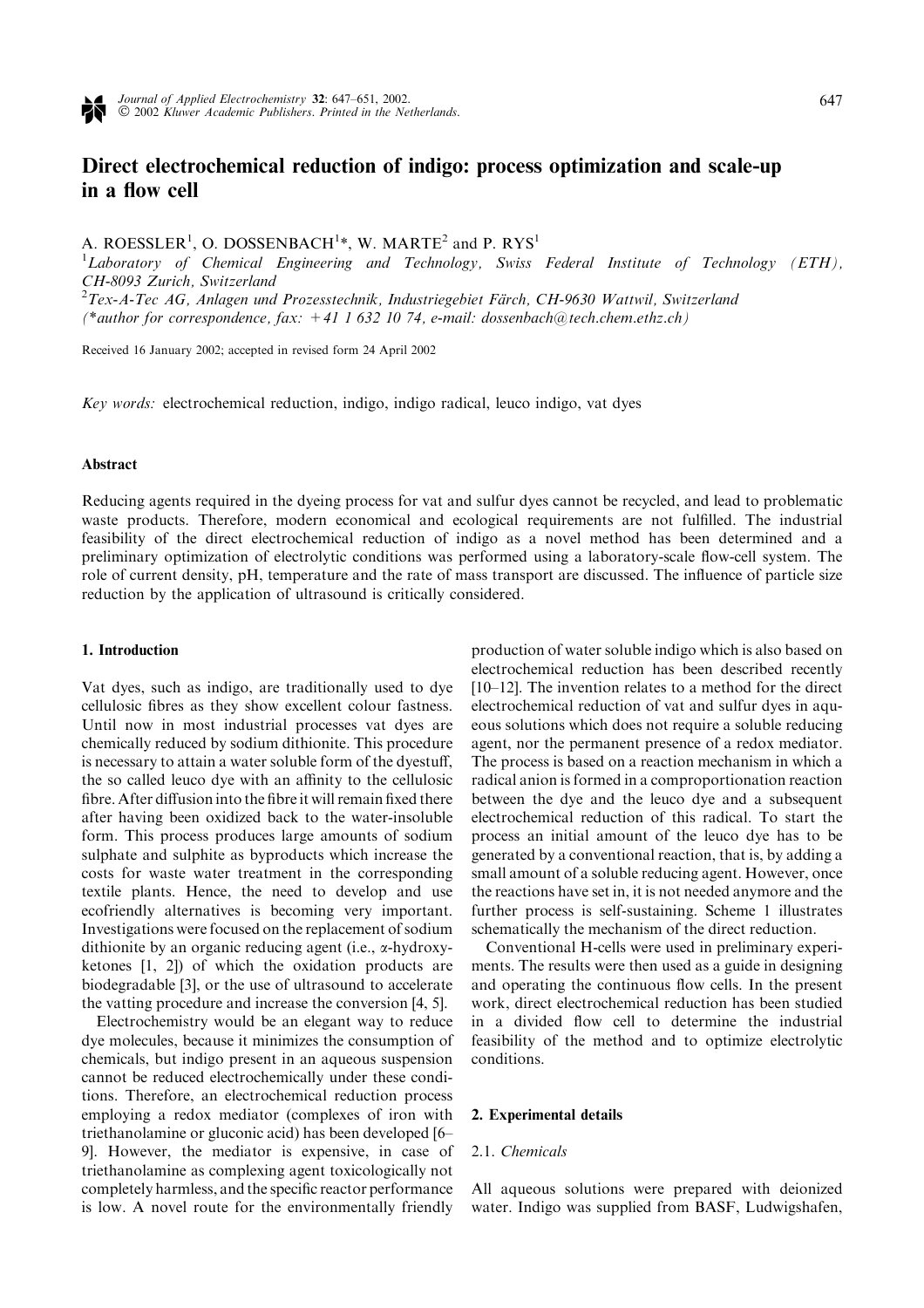

Scheme 1. Mechanism of the direct electrochemical reduction of indigo.

Germany. Sodium hydroxide (Fluka, 71695, p.a.), sodium dithionite (Fluka, 71700, pract. 85%), and Nitrogen 4.5 were used as-received for experiments.

# 2.2. Apparatus

A small multipurpose plate and frame cell (EC Electro MP-Cell from ElectroCell AB, Sweden) was chosen for the scale-up procedure. The cell permits the use of a combination of spacers and gaskets compressed (by a torque wrench to a value of 25 Nm) between two end plates. As working electrode configuration a flat nickel plate electrode plus a nickel expanded mesh threedimensional electrode (100 mesh, G. Bopp  $+$  Co. AG) was used. The metal meshes were spot-welded to the plate to ensure good electrical conductivity and stack with thin  $(\sim 0.2 \text{ mm})$  nickel strips at the edges and at the middle between the meshes in a vertical way. This provided equal access for the electrolyte to all the surface of the meshes. The mesh was attached to both sides of a Ni-backplate so that the electrode is used double sided (anode – membrane – mesh/Ni-backplate/ mesh – membrane – anode). Nickel was also used as anode material and the cell was divided into two compartments by a Nafion-324 membrane (DuPont). The schematic construction of the pilot plant used in the experiments is given in Figure 1. Both electrolytes were pumped from a reservoir through the cell in a flowthrough pattern. In case of the catholyte, an additional circuit (bypass) was installed to circulate the suspension always independent from the flow rate through the cell to avoid sedimentation of the dispersed dyestuff. In this bypass a connection for the online spectrophotometric measurement was implemented. Cells are connected to a thermostat (Colora Messtechnik GmbH). A potentiostat (Soerensen, DCR 10-40B) was used both for galvanostatic and potentiostatic electrolysis experiments. Cell potential, cathode potential and current were measured with multimeters (Metex M 3610).

To analyse the effect of ultrasound on the properties of the dye dispersion a spiral shaped part of the catholytecircuit tube was mounted in an ultrasonic bath.

A sieve-machine (AS 200, Fa. Retsch) with several sieves was used to obtain well defined fractions of indigo



Fig. 1. Laboratory flow-cell system. (A) flow-cell (ElectroCell AB); (B) catholyte tank; (C) anolyte tank; (D) pump; (E) online spectrophotometer.

particles. Particle size analysis was measured by laser diffraction (Sympatec Helos system H0702). The effect of ultrasound on the particle size distribution was investigated by the application of ultrasound on the sample reservoir of the particle size analyser.

#### 2.3. Procedure

Cathodic solutions of indigo were composed of sodium hydroxide 1 M and 1 g  $l^{-1}$  of indigo (sieve fraction between 0.06–0.08 mm). They were deoxygenated during at least two hours before the experiment and maintained under an nitrogen atmosphere during measurements. Various understoichiometric amounts of dithionite in aqueous solution (prepared after degassing the water for  $2 h$ ) were added by an injection needle through a septum to reduce indigo. In all experiments the ratio of dithionite to indigo was smaller than the stoichiometric one to generate the red coloured radical species. Anodic solutions consisted of NaOH 1 M. All reduction experiments were performed at 50  $^{\circ}$ C. In the case of different pH-values, the difference in ionic strength in comparison with a 1 M NaOH (pH 14) was adjusted with NaCl.

#### 3. Results and discussion

A series of galvanostatic runs was carried out to assess the effect of operating parameters such as current density, pH, temperature and flow rate of the catholyte on the electrochemical kinetics.

# 3.1. Influence of cathodic current density

Figure 2 shows clearly the typical behaviour of an electrochemical batch reactor. The concentration decay is linear up to a current density of  $0.3 \text{ mA dm}^{-2}$  and approximately 200 min reaction time and the reaction can be described by a zero order kinetic law. Further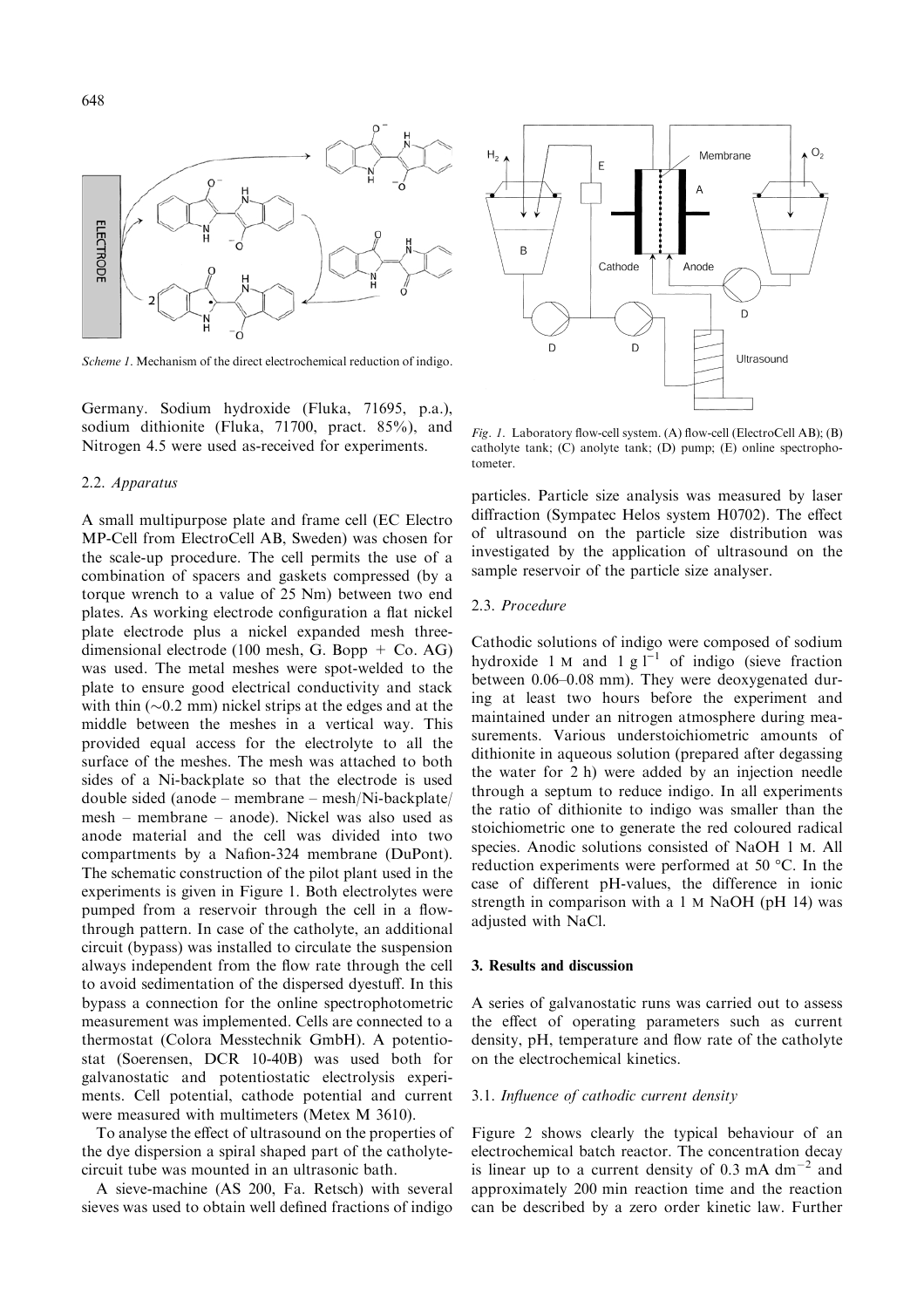

Fig. 2. Influence of current density for the galvanostatic reduction of indigo radical. System parameters: 1 M NaOH, 50 °C, Ni-electrode: 600 cm<sup>2</sup>, total indigo concentration: 1 g  $1^{-1}$ , 10% of indigo was reduced with dithionite at the beginning. Catholyte flow rate: 20 cm<sup>3</sup> s<sup>-1</sup>. Current density: (+) 0.1, ( $\triangle$ ) 0.01, ( $\blacksquare$ ) 0.005, ( $\times$ ) 0.0025 and ( $\blacklozenge$ ) 0.001 mA cm<sup>-2</sup>.

electrolysis and reduction at a higher current density result in an exponential decay. Time dependence of current efficiency is shown in Figure 3. A region with a constant efficiency of approximately 90% can be reached in case of low current densities up to  $0.25$  mA dm<sup>-2</sup>. In all other cases the efficiency is much lower and shows an exponential decrease with time. This is also the case at a current density of 0.1 mA  $dm^{-2}$ after 250 min reaction time. The results compare well with previous work, indicating that the reduction of radical species is mass transfer controlled [12]. Without adding further indigo pigment, after some time the concentration of the radical has become so small that the galvanostatic current density exceeds the limiting current density and mass transport control dominates. The electrode potential becomes more negative, and a side reaction takes place at the cathode in the form of hydrogen liberation.

#### 3.2. Influence of temperature

In Figure 4 the temperature dependence of the electrochemical reduction reaction rate is shown. The reaction is much faster at a higher temperature and this compares



Fig. 3. Time dependence of the current efficiency for the galvanostatic reduction of indigo radical. System parameters as in Figure 6.



Fig. 4. Influence of temperature on the galvanostatic reduction of indigo radical. System parameters: 1 M NaOH, Current density:  $0.0025$  mA cm<sup>-2</sup>, Ni-electrode: 600 cm<sup>2</sup>, total indigo concentration: 1 g  $1^{-1}$ , 10% of indigo was reduced with dithionite at the beginning. Catholyte flow rate: 20 cm<sup>3</sup> s<sup>-1</sup>. Temperature: (+) 80, ( $\triangle$ ) 70, ( $\Box$ ) 60 and  $(\blacklozenge)$  50 °C.

well with previous presented results [11, 12]. However, the curves shown in Figure 4 were not measured at the same radical concentration, because the equilibrium concentration of the radical is increasing with temperature. Therefore, the higher reduction rate is based on both, enhanced electrode kinetics and increasing radical concentration.

# 3.3. Influence of pH

The influence of catholyte-pH is shown in Figure 5. It is obvious that reaction rate is clearly enhanced with increasing pH. Only a slight increase in electrode kinetics has been observed in previous studies [12]. Therefore, this effect is mainly based on the higher radical concentration, because it has been observed that the equilibrium between radical, indigo and leuco indigo is shifted to the radical side with higher pH. This stabilizing effect might be caused by the presence of the more soluble ionic forms of the indigo species, because nonionic or 'acid' forms of reduced indigo are poorly water-soluble substances.



Fig. 5. Influence of pH on the galvanostatic reduction of indigo radical. System parameters: 50 °C, Current density:  $0.0025$  mA cm<sup>-2</sup>, Ni-electrode: 600 cm<sup>2</sup>, total indigo concentration: 1 g  $1^{-1}$ , 10% of indigo was reduced with dithionite at the beginning. Catholyte flow rate: 20 cm<sup>3</sup> s<sup>-1</sup>. pH: (1) 10, (+) 11, ( $\blacklozenge$ ) 12, ( $\times$ ) 13, ( $\triangle$ ) 14.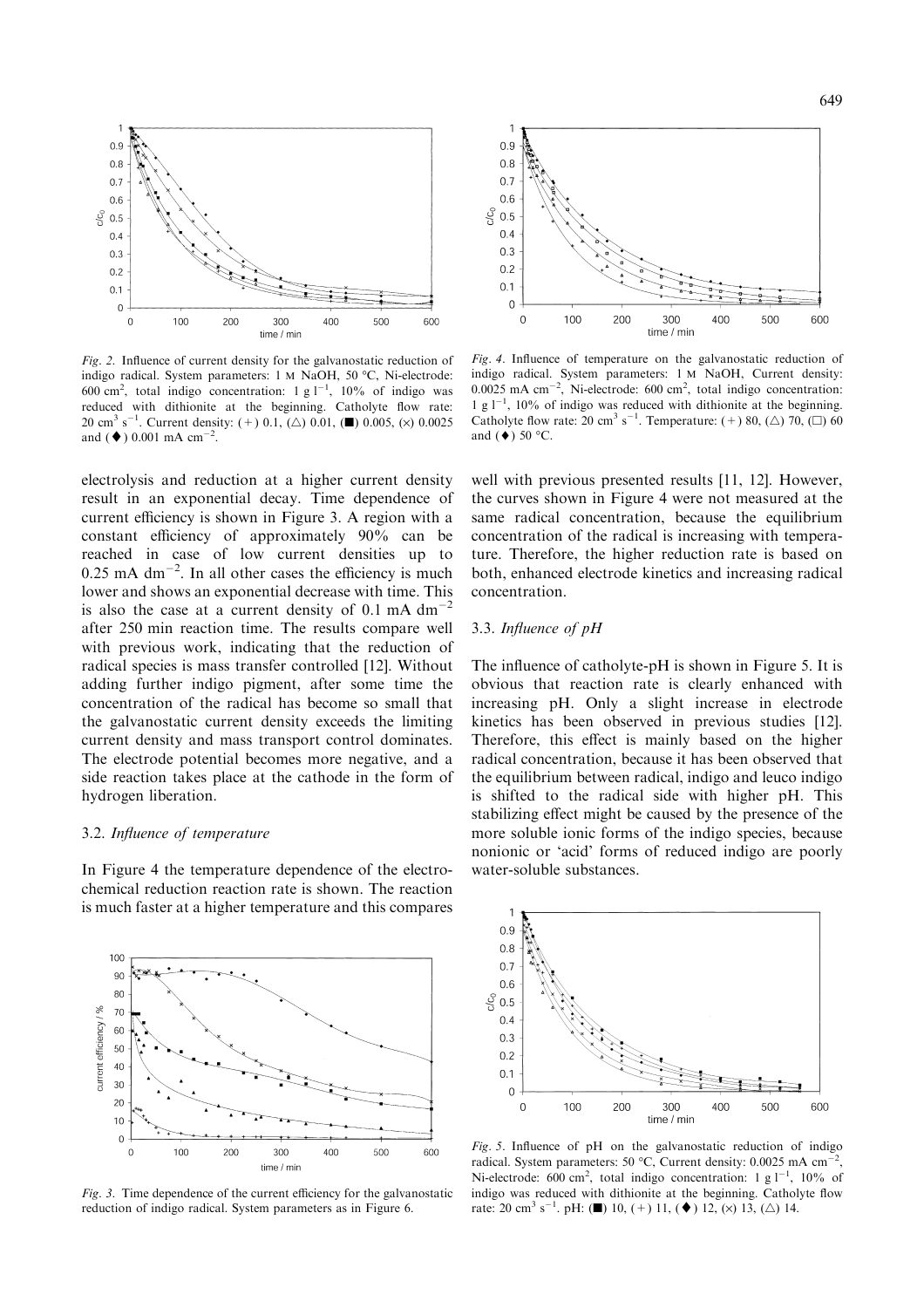#### 3.4. Influence of catholyte flow rate

Figure 6 shows the influence of catholyte flow rate on the limiting current. At higher velocities, mass transport of the radical species to the cathode is enhanced. The result is a higher limiting current and, therefore, a higher rate of concentration decay in the mass transfer controlled region.

#### 3.5. Influence of particle size and the use of ultrasound

Ultrasound was applied to the electrolyte before entering the reactor in order to influence the properties of the dye dispersion. It is obvious from Figure 7 that in the presence of ultrasound the reaction rate of radical reduction is enhanced slightly.

Figure 8 shows the particle size distribution of a commercial available indigo (BASF AG, Ludwigshafen, Germany) and the effect of ultrasound on the particle size distribution can be seen in Figure 9. It is obvious that larger particles or agglomerates of solid particles



Fig. 6. Influence of catholyte flow rate on the limiting currents of the electrochemical reduction of indigo radical. System parameters: 1 M NaOH, 50 °C, Ni-electrode: 600 cm<sup>2</sup>, total indigo concentration: 1 g  $1^{-1}$ , 10% of indigo was reduced with dithionite at the beginning.



Fig. 7. Influence of ultrasound on kinetics of the galvanostatic reduction of indigo radical. System parameters: 1 M NaOH, 50 °C, Current density:  $0.0025$  mA cm<sup>-2</sup>, Ni-electrode: 600 cm<sup>2</sup>, total indigo concentration: 1 g  $1^{-1}$ , 10% of indigo was reduced with dithionite at the beginning. Catholyte flow rate: 20 cm<sup>3</sup> s<sup>-1</sup>. Key: ( $\triangle$ ) without ultrasound;  $(+)$  with ultrasound.



Fig. 8. Particle size distribution of BASF indigo.



Fig. 9. Influence of ultrasound on the particle size distribution. Ultrasound applied: ( $\triangle$ ) none, ( $\blacksquare$ ) 1 s, ( $\blacklozenge$ ) 2 s, ( $\clubsuit$ ) 5 s and ( $\times$ ) 10 s.

 $(>100 \mu m)$  are effectively broken down and smaller particles with a size between 1 and 10  $\mu$ m are created. This is in agreement with results obtained by Lindley [15], that ultrasound can reduce the particle size of nonmetallic particles down to usually  $1-10 \mu m$ . A longer application of ultrasound leads only to a change in the surface of the particles, but no more smaller particles are produced [13, 14]. Therefore, the positive effect is based mostly on the increase of the active reaction surface due to reduction of the particle diameter. This can increase the production rate of radical species, but on the other hand it is also possible, that on the larger organic/waterinterface more radical will adsorb and, therefore, the free bulk concentration will be lower. However, it has never been observed in the u.v.–vis. spectra, that the radical concentration is decreasing after the application of ultrasound. Rather a slight increase was obtained, probably indicating that radical can be generated also by ultrasound.

### 3.6. Influence of organic solvents

The acceleration of the vatting procedure by methanol is a well known phenomenon. Forexample, a content of 20 ml  $1^{-1}$  MeOH is used as a catalyst in the vatting of indigo with ultrasonic generators [4]. This effect maybe based on the fact, that methanol can dissolve indigo and its correlated species, the radical and the leuco dye,

#### 650